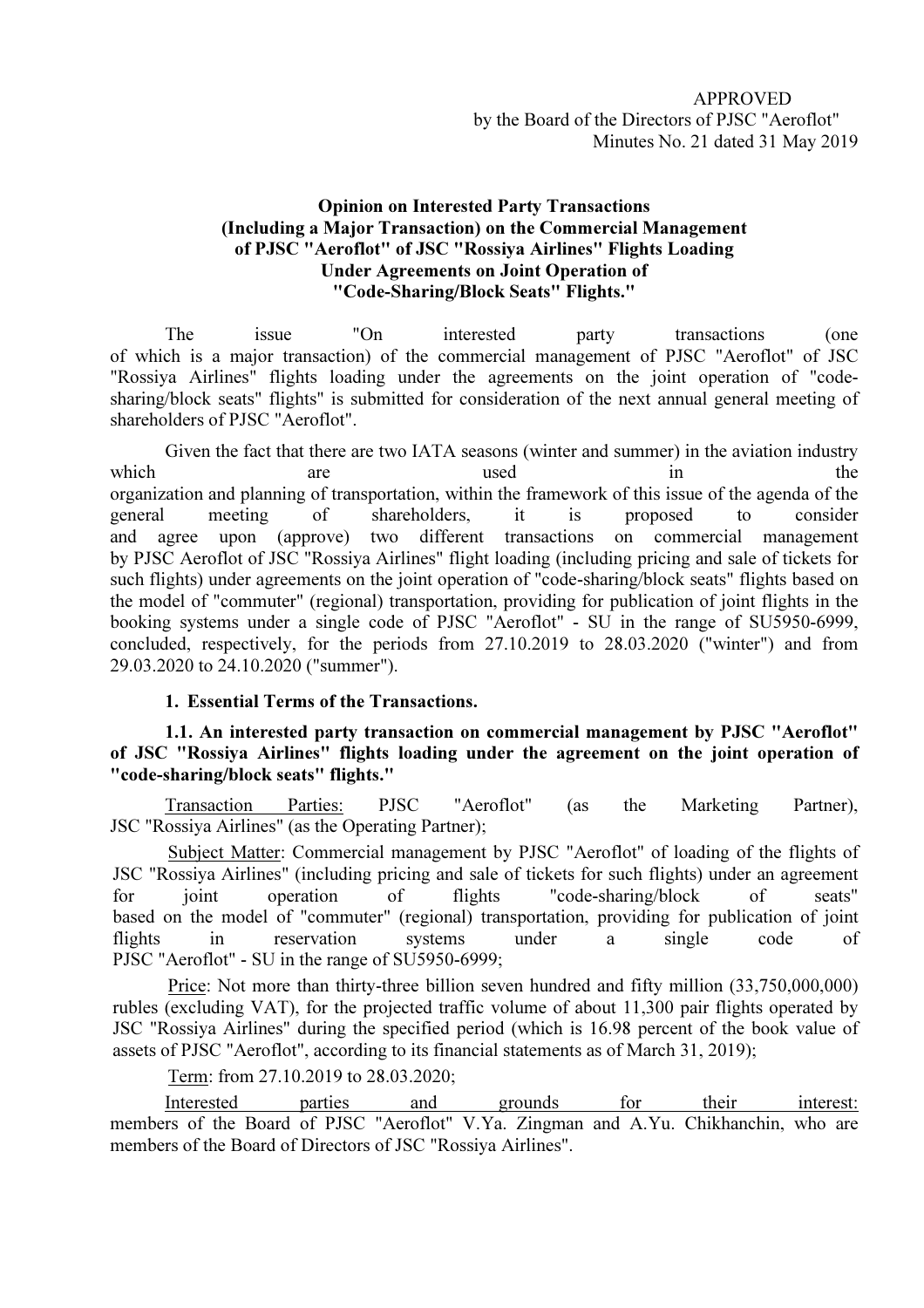1.2. A major interested party transaction on commercial management by PJSC "Aeroflot" of JSC "Rossiya Airlines" flights loading under the agreement on the joint operation of "code-sharing/block seats" flights."

Transaction Parties: PJSC "Aeroflot" (as the Marketing Partner), JSC "Rossiya Airlines" (as the Operating Partner);

Subject Matter: Commercial management by PJSC "Aeroflot" of loading of the flights of JSC "Rossiya Airlines" (including pricing and sale of tickets for such flights) under an agreement for joint operation of flights "code-sharing/block of seats" based on the model of "commuter" (regional) transportation, providing for publication of joint flights in reservation systems under a single code of PJSC "Aeroflot" - SU in the range of SU5950-6999;

Term: from 29.03.2020 to 24.10.2020;

Price: Not more than sixty two billion nine million (62,009,000,000) rubles (excluding VAT), for the projected traffic volume of about 17,350 pair flights operated by JSC "Rossiya Airlines" during the specified period (which is 31.20 percent of the book value of assets of PJSC "Aeroflot", according to its financial statements as of March 31, 2019);

Interested parties and grounds for their interest: members of the Board of PJSC "Aeroflot" V.Ya. Zingman and A.Yu. Chikhanchin, who are members of the Board of Directors of JSC "Rossiya Airlines".

## 2. Information on potential impact of commitment of the transactions on the business of PJSC "Aeroflot" and assessment of feasibility thereof.

1) PJSC "Aeroflot" (Marketing Partner) and JSC "Rossiya Airlines" (Partner-Operator) perform joint operation of flights along certain routes under a single code of PJSC "Aeroflot" under "code-sharing/block seats" agreements executed for certain periods.

It is proposed to execute such agreements for the new terms corresponding to the IATA (winter and summer) seasons used in the aviation industry for the organization and planning of air transportation.

The subject matter of each agreement is commercial management by PJSC "Aeroflot" of loading of the flights of JSC "Rossiya Airlines" (including pricing and sale of tickets for such flights) under an agreement for joint operation of "code-sharing/block seats" flights based on the model of "commuter" (regional) transportation, providing for publication of joint flights in reservation systems under a single code of PJSC "Aeroflot" - SU in the range of SU5950-6999;

The Partner Operator is a party to the "code-sharing" agreement responsible for implementation of the agreed program of joint flights, and at the same time transfers 100% of seats on its aircraft for their sale by the Marketing Partner. Thus, commercial management of joint flights (sale of seats, tariff policy, revenue management for the flight) is carried out by the Marketing Partner.

2) Basis of mutual settlements between the airlines is the agreed rate for the flight calculated on the basis of specific costs attributable to an aircraft seat for each individual transportation route.

Long-term cooperation within the framework of such an agreement model (code-sharing/block seats) allows to implement a model of integrated centralized management of strategic issues of "Aeroflot" Group: sales, revenue management and cost reduction, building of a single route network and development of an aircraft fleet. It also allows to increase the presence in the air transportation market and to increase the performance of commercial load when carrying out activities for transportation of passengers and baggage on certain routes.